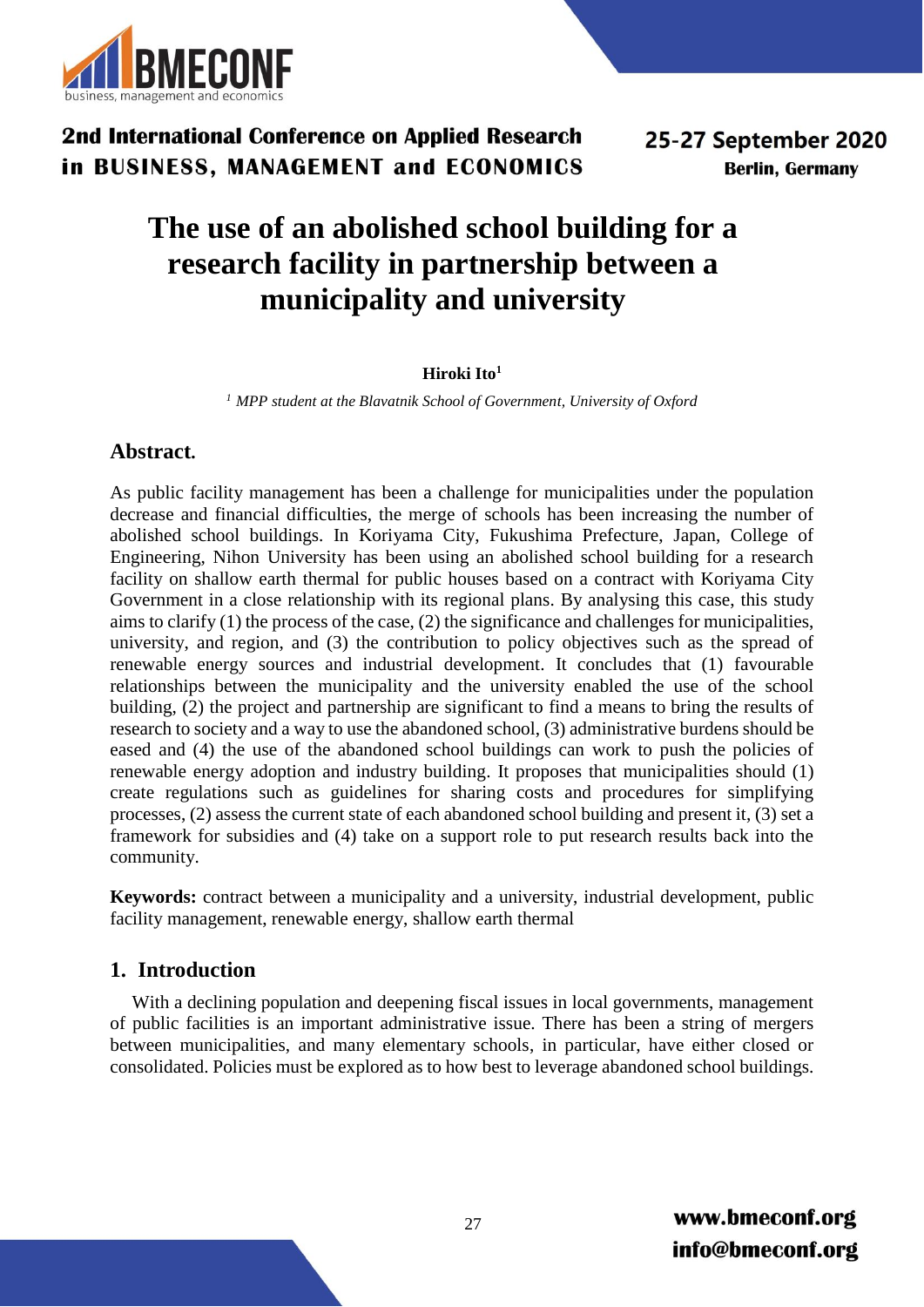

# 25-27 September 2020 **Berlin, Germany**

At the same time, partnerships between municipalities and universities have been rapidly increasing since 2003<sup>1</sup> (Cabinet Secretariat Urban Rebuilding Headquarters; 2005/2007). Through these partnerships, measures have unfolded in various fields based on the research of universities and the participation of students.

It is against this backdrop that we shall consider how partnerships between municipalities and universities can function as methods for leveraging abandoned school buildings. For example, the city of Koriyama in Fukushima Prefecture entered into an agreement with Nihon University's College of Engineering, located within its boundaries, to use abandoned school buildings as a research facility for renewable energy, including the development of technology aiming to make an ongoing business of a "shallow geothermal heat utilisation system for general housing"<sup>2</sup> (hereinafter referred to as the "initiative"). The purposes of this initiative are the "development of renewable energy technologies," "creation of regional industries using the results of research," and "creating a highly distinctive region". There have been concerns about the energy supply after the accident with Tokyo Electric's Fukushima number one nuclear reactor, and the city of Koriyama is striving for the adoption of renewable energy. Thus this initiative is in line with the city's goals.

Little research has been done on "cases using abandoned school buildings as facilities for municipalities and universities to partner in conducting research that contributes to policy goals". This case study is unlike those that restructure or eliminate public facilities in the name of efficiency in that, being highly relevant to the municipalities' own regional plans, proactive use of public facilities that were once abandoned is a way to contribute to the achievement of policy goals laid out in municipality plans. Also, identifying its significance and issues gives suggestive conclusions in promoting the management of public facilities and the regional plans. Therefore, the goal of this study is to use the case of the city of Koriyama and Nihon University's College of Engineering to identify "processes," "the significance of, and issues with the various parties," and the "contribution to the dissemination of renewable energy and regional revitalisation through industrial promotion".

## **2. Details of the Initiative, and Policy Positioning and Objectives**

### **2.1 Details of the Initiative and its Objectives**

<u>.</u>

The city of Koriyama and the Nihon University College of Engineering entered into an "Agreement Regarding Research and Development of Renewable Energy" (hereinafter referred to as the "agreement") in November 2014. Based on this agreement, the "Koriyama and Nihon University College of Engineering Renewable Energy Joint Research Center" (hereinafter referred to as the "research facilities") was opened in September 2015. The Nihon University College of Engineering's Mechanical Engineering Department Renewable Energy Systems

<sup>&</sup>lt;sup>1</sup> 20 partnerships between local governments and universities were entered into in 2001; 34 in 2002; 89 in 2003; 136 in 2004; 202 in 2005; and 203 in 2006.

<sup>&</sup>lt;sup>2</sup> A system for supplying heat for general housing heating and cooling using geothermal heat coming from relatively shallow areas 5 to 20 me-ters below the surface.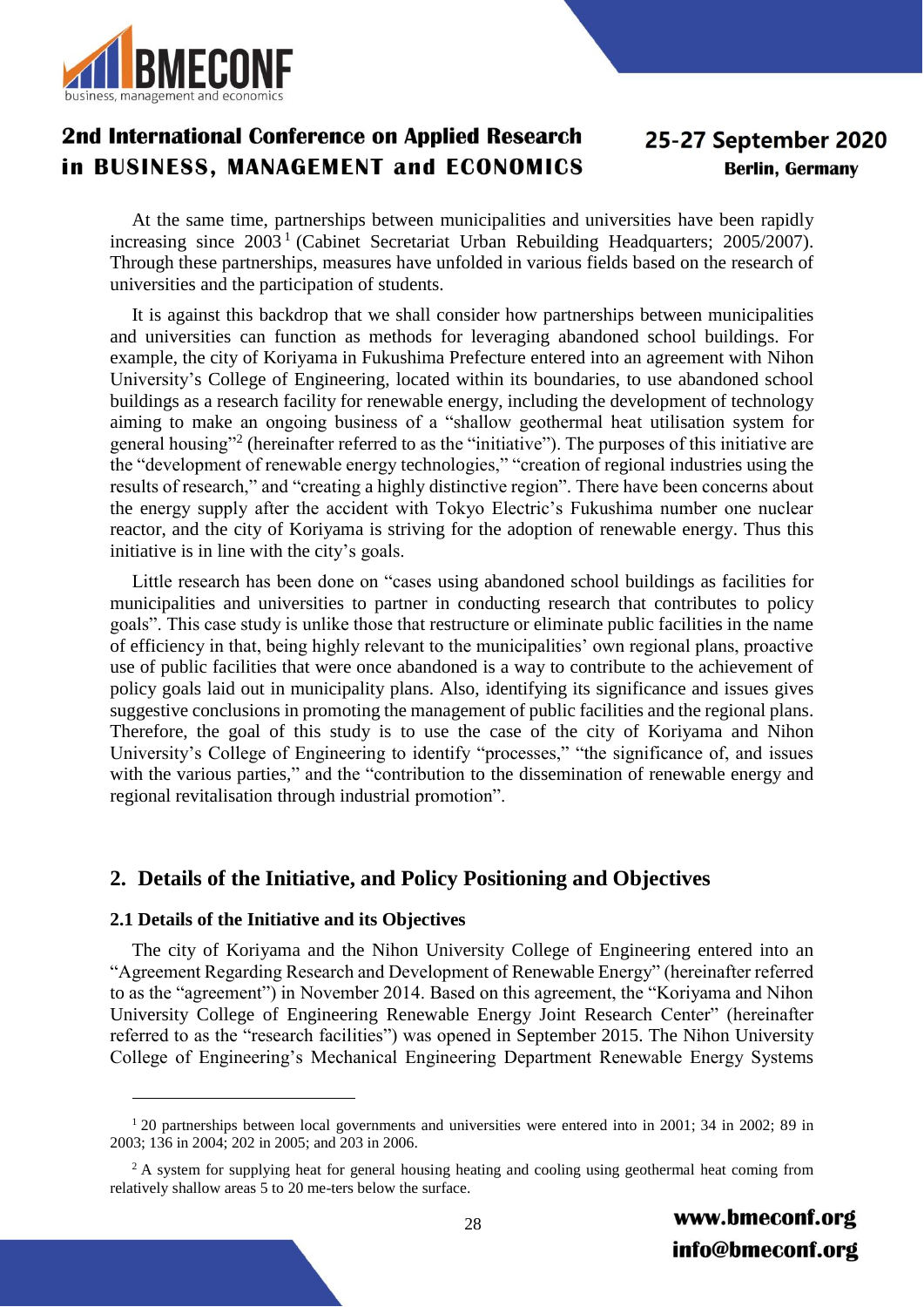

# 25-27 September 2020 **Berlin, Germany**

Lab aims to make "shallow geothermal heat utilisation system for general housing" an ongoing business. More than forty private companies from within and without the prefecture are involved, making this a true industry-government-academia project.

Mass media information from the city of Koriyama on the project<sup>3</sup> (November 11, 2014) states that the purpose of the initiative is to "contribute to greater development of renewable energy technologies and the building of regional industry leveraging research, as well as the creation of a more distinctive region".

### **2.2 Energy Policies, Urban Planning, and Initiative Positioning**

### **2.2.1 Energy Policies**

<u>.</u>

A goal of the "Koriyama Energy Vision" (Koriyama City Living Environment Section; 2015) is to reduce energy consumption by 20% by 2020 compared to 2011, with 30% of the energy consumption coming from renewable energy. To do this, the plan lists seven critical projects such as "implementing new energy".

| Chapter & Chapter                                                                                                                                                      | Related Terms & Frequency                                                                                | Analysis of Text                                                                                                                                                                                              |
|------------------------------------------------------------------------------------------------------------------------------------------------------------------------|----------------------------------------------------------------------------------------------------------|---------------------------------------------------------------------------------------------------------------------------------------------------------------------------------------------------------------|
| Chapter 1: Vision Background and<br>Positioning<br>1-4 New Energy Trends                                                                                               | Agreement 1<br>Akatsu Elem. 1<br>Nihon University College<br>of<br>Engineering 3<br>Shallow geothermal 3 | Reference<br>"initiative"<br>to<br>in<br>Koriyama" using geothermal heat<br>dissemination<br>"Expected"<br>and<br>expansion" through improvements<br>"Supporting<br>industry-government-academia<br>project." |
| Chapter 3: Koriyama city demand for<br>energy<br>3-2 Implementations of renewable<br>energy and its issues                                                             | Nihon University<br>College<br>of<br>Engineering 3<br>Shallow geothermal 1                               | While there has been "no progress"<br>on "use of unused heat," "shallow<br>geothermal heat" is referenced                                                                                                     |
| Chapter 4: Current Renewable<br>Energy in Koriyama and Its Potential<br>Summary of Potential<br>4-2<br>$\mathbf{A}$<br>Renewable Energy Implementations<br>in Koriyama | Nihon University College<br>of<br>Engineering 1<br>Shallow geothermal 1                                  | Reference to a case with technology<br>"potentially<br>implementing<br>for<br>geothermal energy."                                                                                                             |
| Chapter 5: Basic Thinking When<br>Implementing<br><b>New</b><br>Energy<br>(Renewable Energy)<br>$5-2$<br>Goals When<br>Implementing<br>Renewable Energy                | Nihon University College<br>of<br>Engineering 1<br>Shallow geothermal 1                                  | Statement of 5% energy reduction as<br>an example of "using<br>shallow<br>geothermal<br>energy"<br>as<br>a<br>"cutting-edge technology."                                                                      |
| Chapter 6: Important Initiatives in<br><b>Implementing New Energy</b>                                                                                                  | Akatsu Elem. 1<br>Nihon University College of                                                            | Explanation of this initiative as an<br>example<br>"initiatives"<br>of<br>for<br>industry-academia-finance-industrial                                                                                         |

*Table 1: Descriptions in "Koriyama City Energy Vision"*

<sup>&</sup>lt;sup>3</sup> Media materials related to the initiative have been published by the Industry and Tourism Department's Industry Creation Section, and on this point the initiative touches on industry building policies.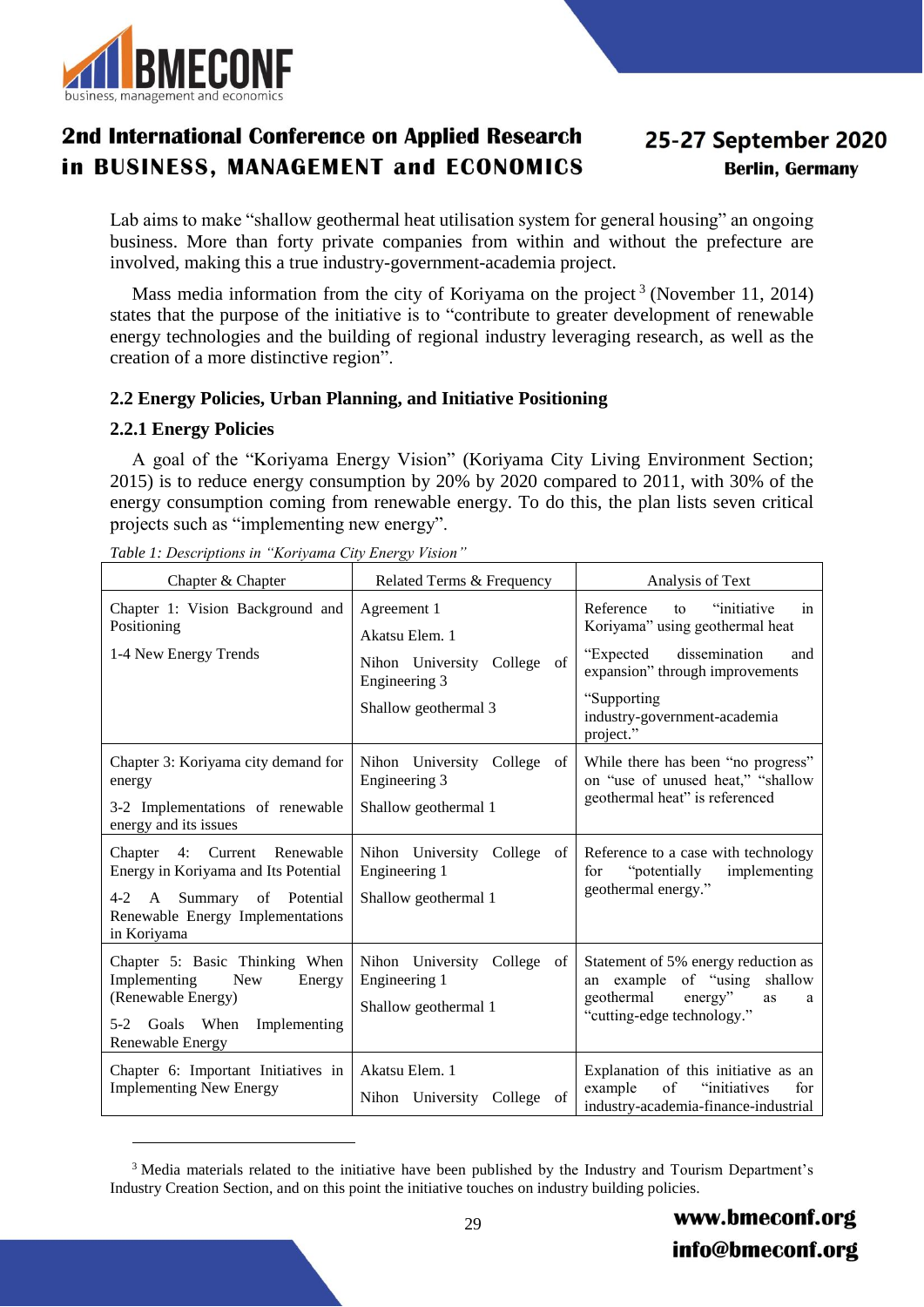

# 25-27 September 2020 **Berlin, Germany**

| 6-2 Initiatives in Important Projects | Engineering 1                                                                                               | research-academia partnerships" in<br>important projects                                                                                                              |
|---------------------------------------|-------------------------------------------------------------------------------------------------------------|-----------------------------------------------------------------------------------------------------------------------------------------------------------------------|
| List of Terms                         | Agreement 1<br>Akatsu Elem. 1<br>Nihon University<br>College<br>of<br>Engineering 1<br>Shallow geothermal 2 | Explanations of "Agreement"<br>Research<br>Regarding<br>and<br>Development of Renewable Energy<br>"shallow<br>Technology" and<br>geothermal heat utilisation system." |

*Source: "Koriyama City Energy Vision"*

Based on statements made in the "Koriyama Energy Vision," the city of Koriyama believes the current initiative to be one means of achieving its goals and can be read as providing support for developments in the initiative because of the anticipated results (Table 1). The documents give "regional revitalisation using energy-related industries" as an important project, and on this point as well there is consistency with the goals of the initiative. Based on the above, it can be said that the initiative has a certain standing given the energy policies of the city.

### **2.2.2 Urban Planning**

The city of Koriyama created its first urban master plan<sup>4</sup> in 2000, titled "City of Koriyama Urban Master Plan 2000". Since that time, the plan has been revised in 2010 and 2015 (Table 2). The most recent "Urban Master Plan 2015" (June 2015) summarises five points in the revised version (Koriyama City Urban Planning Section 2015). Regarding the environment, it notes "demonstrate policies for creating a low-carbon city through laws promoting low-carbon usage in urban areas". It would appear that the issue of reducing carbon use is of greater importance in the urban planning of Koriyama due to the earthquake.

|                                                                 | <b>Background to Revision</b>                                                                                                                                                                      | <b>Revision Details</b>                                                                                                                                                                                          |  |
|-----------------------------------------------------------------|----------------------------------------------------------------------------------------------------------------------------------------------------------------------------------------------------|------------------------------------------------------------------------------------------------------------------------------------------------------------------------------------------------------------------|--|
| Koriyama<br>Master<br>Urban Plan (Revised  <br>Version $(2010)$ | Declining population and other major shifts<br>in societal structure accompanying rapid<br>declining birthrates and ageing population                                                              | Change<br>future<br>urban<br>structure<br>to<br>"concentrated urban structure."                                                                                                                                  |  |
| Koriyama<br>Master<br>Urban<br>2015<br>Plan<br>(2015)           | Changes to societal dynamics due to the<br>impact of the Great East Japan Earthquake<br>and Fukushima No. 1 Reactor Accident,<br>and revisions to various laws and system<br>regarding urban plans | Five points, such as "demonstrate role"<br>required of Koriyama in disaster<br>rebuilding," "demonstrate policies for<br>creating low-carbon city through laws<br>promoting low-carbon usage in urban<br>areas." |  |

*Table 2: Urban Master Plan and Background and Important Points of Revisions*

*Source: Koriyama City Government Website*

<u>.</u>

One can see descriptions of this initiative in policies for the "Konan Region" section of "Plans by Region" (Table 3), as this can be read as an intention to use the initiative to build up industry and the region. The initiative is given certain standing even in the Koriyama urban plan.

<sup>&</sup>lt;sup>4</sup> A plan which each municipality creates to define concrete future goals and visions of urban planning and to propose challenges and basic direction to address them (Ministry of Land, Infrastructure, Transport and Tourism).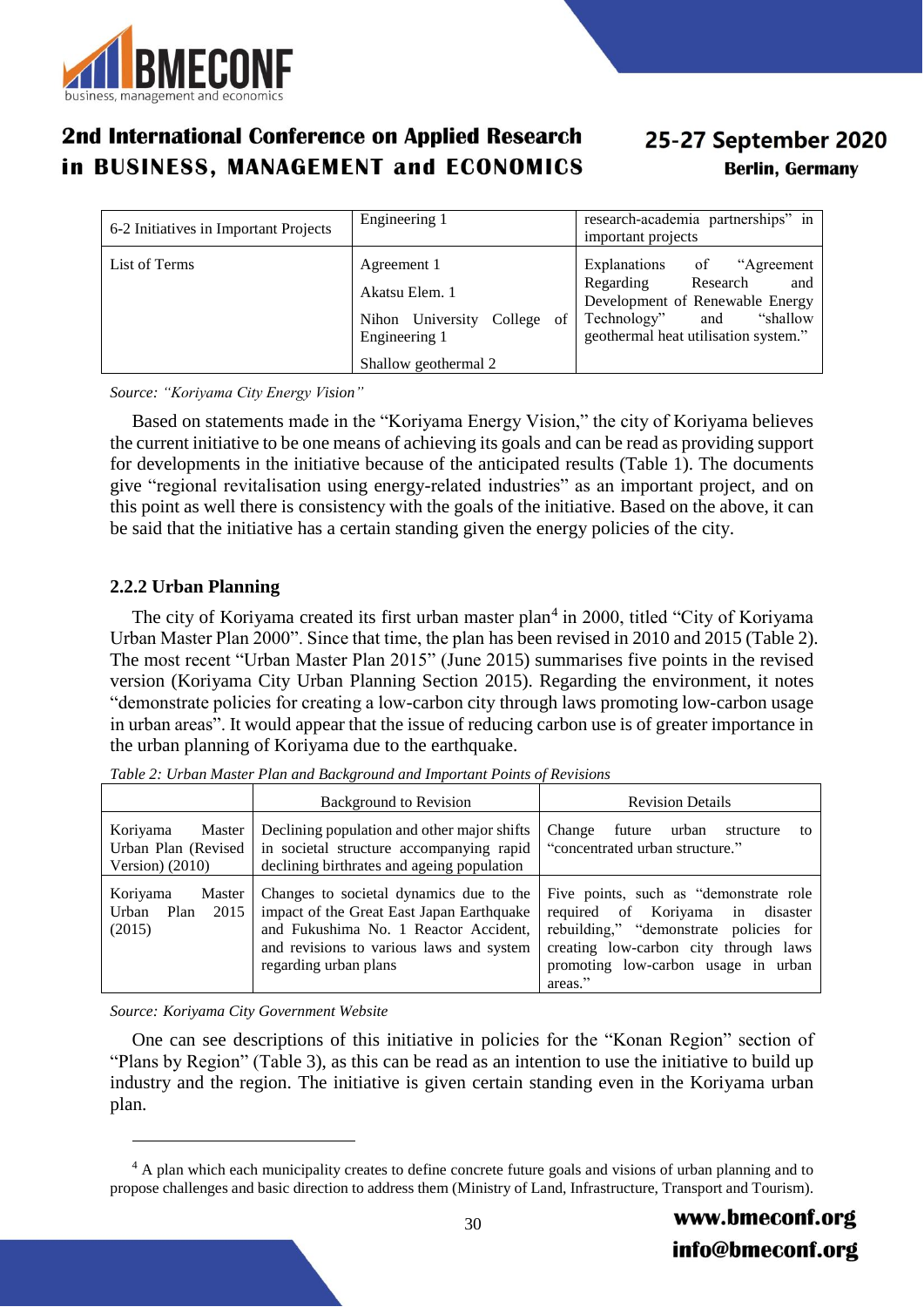

# 25-27 September 2020 **Berlin, Germany**

*Table 3: Descriptions in "Urban Master Plan 2015"*

| Chapter & Section          | Related Terms & Frequency of Use          | Analysis of Text                                                    |
|----------------------------|-------------------------------------------|---------------------------------------------------------------------|
| Chapter 5: Plans by Region | Akatsu Elem. 3                            | Statement of goals for "training in                                 |
| 5-1 Konan Region           | Nihon University College of Engineering 1 | renewable energy" and "building of<br>using<br>industry<br>regional |
|                            | (Shallow) Geothermal 2                    | technology."                                                        |

*Source: "Urban Master Plan 2015"*

### **2.3 Section Summary**

In the example of Koriyama, the goal is for "research and development on renewable energy" and "building industries related to renewable energy," and statements within the various plans show the level of policy standing given to the initiative. Accordingly, from this example, we can identify the significance of, and issues with, the initiative, including those from the standpoint of the municipal policy objectives of "developing renewable energy technology" and the resulting "industry building," in addition to the use of abandoned school buildings.

## **3. The Process from the Start of the Initiative to the Opening of Research Facilities**

In this section, we shall summarise the process of the initiative from its beginnings through the opening of facilities, based on interviews with related entities (Table 5). Interviews were conducted in March and April 2016.

| Interviewees                                                                          | Main Interview Details                                                                         |
|---------------------------------------------------------------------------------------|------------------------------------------------------------------------------------------------|
| Renewable Energy Systems Research Center (Nihon<br>University College of Engineering) | Conclusion of agreement and process for the initiative                                         |
|                                                                                       | Significance of, and issues with, an initiative from the<br>standpoint of the research centre  |
|                                                                                       | Future policies                                                                                |
| Koriyama City Hall Industry Creation Section                                          | Conclusion of agreement and process for the initiative                                         |
|                                                                                       | Significance of, issues with, and future potential for                                         |
|                                                                                       | initiative given building of related industries                                                |
| Koriyama City Hall Public Asset Management Section                                    | Conclusion of agreement and process for the initiative                                         |
|                                                                                       | Significance of, issues with, and future potential for                                         |
|                                                                                       | initiative given use of abandoned school buildings                                             |
| Koriyama City Hall Life Environment Section                                           | Relationship with the city's energy policies                                                   |
| Konan Administrative Center                                                           | Method and content of explanations to citizens                                                 |
| (of the two interviewed, one lives in the Akatsu area)                                | Methods for using abandoned school buildings in<br>Konan area                                  |
|                                                                                       | Significance of, and issues with, research facilities for<br>the town of Konan and Akatsu area |
|                                                                                       | <b>Future Expectation</b>                                                                      |

*Table 4: Interviewees and Main Interview Details*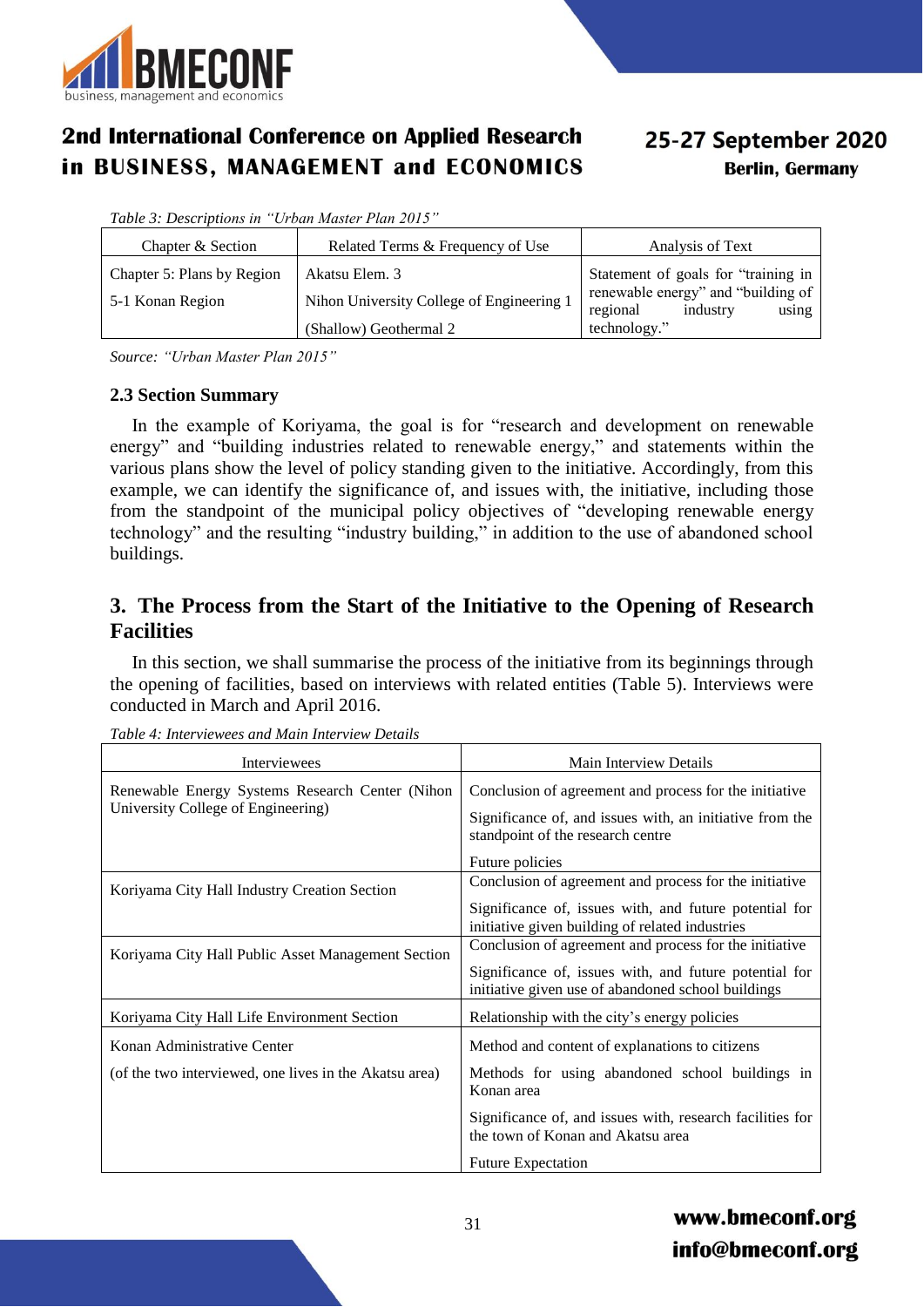

*Source: Author*

#### **3.1. Start of the Initiative**

The research proposed by Nihon University College of Engineering was selected by NEDO in July 2014, though the university had an issue with securing research facilities. While a large area was required for equipment to conduct the research, the college could not secure enough area within the university. At the same time, the city of Koriyama was aware of the issue of managing abandoned school buildings and was searching for ways to use the buildings.

Against these circumstances, a meeting between the college and the city brought out the issue of securing research facilities. Both sides saw a match, and efforts began to use the abandoned school buildings as research facilities.

#### **3.2 A Decision on Area**

<u>.</u>

The Koriyama Industry and Tourism Department's Industry Creation Section and Finance Departments Public Asset Management Section were in charge of practical matters. The Public Asset Management Section presented six abandoned school buildings as candidates to the university. The candidates were then whittled down with the conditions that there be no hindrances to carrying out the research, and that the existing facilities of the elementary school could be used right away without removing them. In addition to meeting these requirements, the Akatsu Elementary School was chosen as it was on land appropriate for the use of geothermal heat, bringing down research costs<sup>5</sup>.

#### **3.3 Coordination with Related Organisations**

In conjunction with the decision on the area for the research centre, jurisdiction over the Akatsu Elementary School was given to the Public Asset Management Section from the school's Education Committee. The Akatsu Elementary School moved from being an "administrative property" to a "regular property", allowing broader use<sup>6</sup>.

#### **3.4 An Explanation to the Residents of the Akatsu Area**

The city of Koriyama and the research centre held two explanation meetings for residents of the town of Konan in October 2014 and gave an overview of experiments, facilities, and so forth. Participating in the first explanation meeting were members of the "Subcommittee to Promote Effective Utilization of the Former Elementary School"<sup>7</sup> in the "Konan Regional Overall Promotion Council" and Konan's town chairman, with the Akatsu area mayor and town council members in the second.

<sup>&</sup>lt;sup>5</sup> The Public Assets Management Section conducted a boring survey with the Education Committee.

<sup>&</sup>lt;sup>6</sup> Property which municipalities own is categorised into "administrative property" or "regular property" in general, and the former has stricter rules to deal with. In Koriyama City, in order to use administrative property, the new use must not get in the way of original purposes and it must comply with Property Rules of Koriyama City (Koriyama City Government).

 $<sup>7</sup>$  An organization made up of local residents to examine use of aban-doned school buildings.</sup>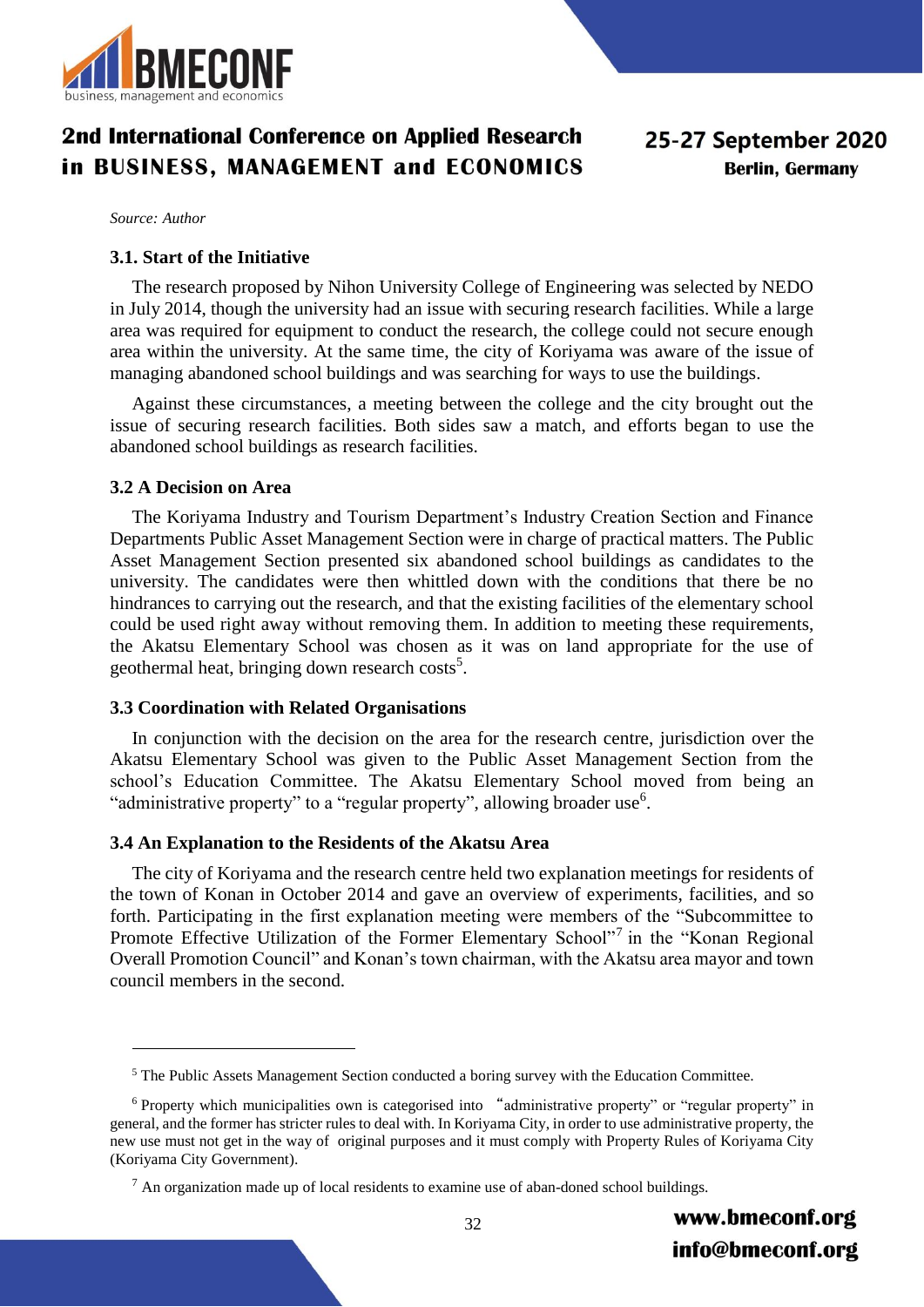

# 25-27 September 2020 **Berlin, Germany**

Because the Akatsu Elementary School had been used for sports events and local activities of the Akatsu area, use of the elementary school was limited, and some express the desire to provide alternative facilities. In response, the city of Koriyama prepared empty land by tearing down a meeting hall that is held in the Akatsu area (February 2015). Even with such desires, there were no explicit opinions in opposition.

### **3.5 Coordination Between Koriyama and Nihon University College of Engineering**

The agreement between the city of Koriyama and Nihon University's College of Engineering was entered into November 2014. Afterwards, the city's Public Asset Management Section held discussions with the college regarding the cost burden.

The Akatsu Elementary School buildings had not been used since they were abandoned, and the facilities had experienced progressive deterioration. The city coordinated with the administrative division of the college and agreed that it would bear the minimum costs to restore the plumbing and floor prior to use, while the college would be responsible for utilities, system infrastructure used in experiments, and other costs incurred in the course of research.

### **3.6 Maintenance of Research Facilities**

In changing its scope of use, the elementary school fell under various laws, which required improvements to the facilities to bring them in line with regulations. Renovations to existing buildings (March to June 2015) and the building of new facilities for experiments (stage 1 from April to September 2015), as well as required processes were done by the college and a construction company in the city. As work for the research progressed, explanation meetings and tours of the facilities here held in May and September 2015 and attended by about forty ordinary citizens.

The above process led to the opening of research facilities in September 2015.

#### **3.7 Thoughts and Section Summary**

The city of Koriyama and the Nihon University College of Engineering had opportunities to meet, which helped begin the initiative. The excellent relationship between the two parties certainly was a factor in identifying the awareness of the issues by both sides, and in starting the initiative.

There were many steps to the use of the abandoned school buildings, and there may be constraints in the removal of, or extending and renovating facilities. Moreover, given the demands caused by the nature of the research, the existence of the abandoned buildings was not necessarily directly connected to the use of the buildings as research facilities.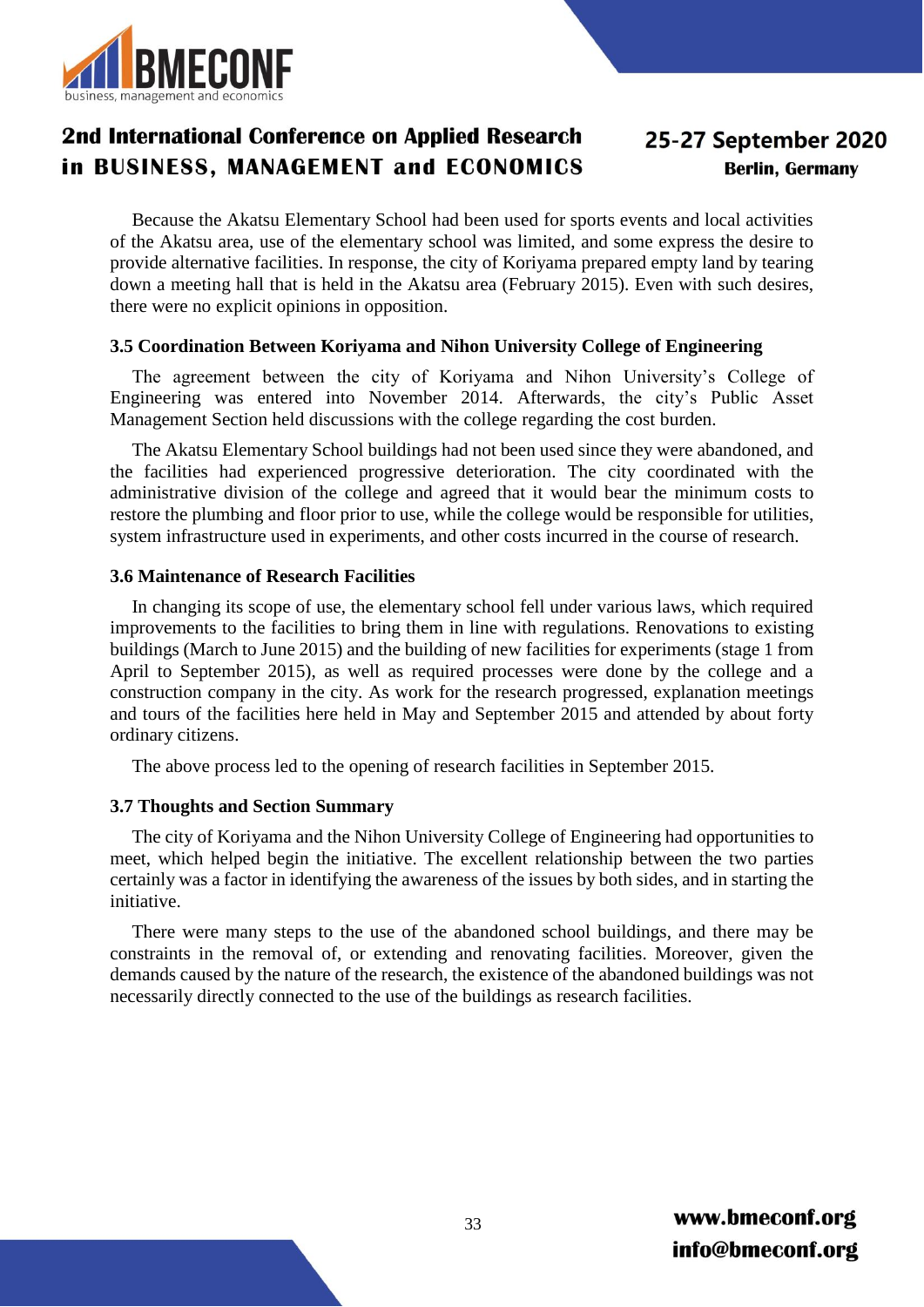

## **4. The Significance of, and Issues With, the Initiative from the Perspective of the Research Centre**

### **4.1 The Significance of the Initiative**

(1) Provision of a research environment: Use of the abandoned buildings solved the problem of securing a research environment.

(2) Contribution to the municipality's energy policies: Budget approval in the Koriyama City Council in March 2016 provided "3R Promotion Project Subsidies" for technologies that use geothermal heat, including shallow geothermal heat. The subsidies are to cover part of the city of Koriyama costs for installing a system in housing that contributes to limiting CO2 emissions. The subsidies are for 300,000 yen, or at most 25% of the cost for installing equipment, and for five such projects. Some other cities in Fukushima Prefecture have also made decisions for subsidised projects in addition to Koriyama.

(3) Increased Community Attention on Shall Geothermal Heat Utilization Systems: The mayor refers to this research in press conferences, and also sends information on research to outside media. The city receives requests for newspaper articles on the research and tours from high schools and other municipalities both inside and outside the prefecture. Further, facilities for experiments was built in the village of Katsurao based on a May 2015 "Agreement for a Comprehensive Partnership for Reviving Katsurao" <sup>8</sup> between Nihon University's College of Engineering and the village of Katsurao, located in the Futaba District of Fukushima Prefecture.

### **4.2 Issues in the Initiative**

(1) Understanding of Akatsu area residents: The Nihon University College of Engineering worked with the city of Koriyama to hold multiple explanation meetings, and continues to participate in Akatsu area events. In this manner, they have acted to create good relationships and gain an understanding of locals.

(2) Application of legal restrictions: New regulations related to facilities have been applied, which have required the responses in cooperation with third parties familiar with the regulations.

## **5. The Significance of, and Issues With, the Initiative from the Perspective of Koriyama**

### **5.1 The Significance of This Initiative**

<u>.</u>

(1) Starting use of abandoned school buildings in need of repairs: The Public Asset Management Section raised hopes in city hall for the use of the abandoned school buildings. It is expected that use other than that of city hall is chosen by the public. However, the former

<sup>&</sup>lt;sup>8</sup> This set forth an initiative to partner on the adoption of renewable ener-gy as an embodiment of the "Katsurao Revitalization Strategy Plan" made to summarize a plan for rebuilding and revitalization.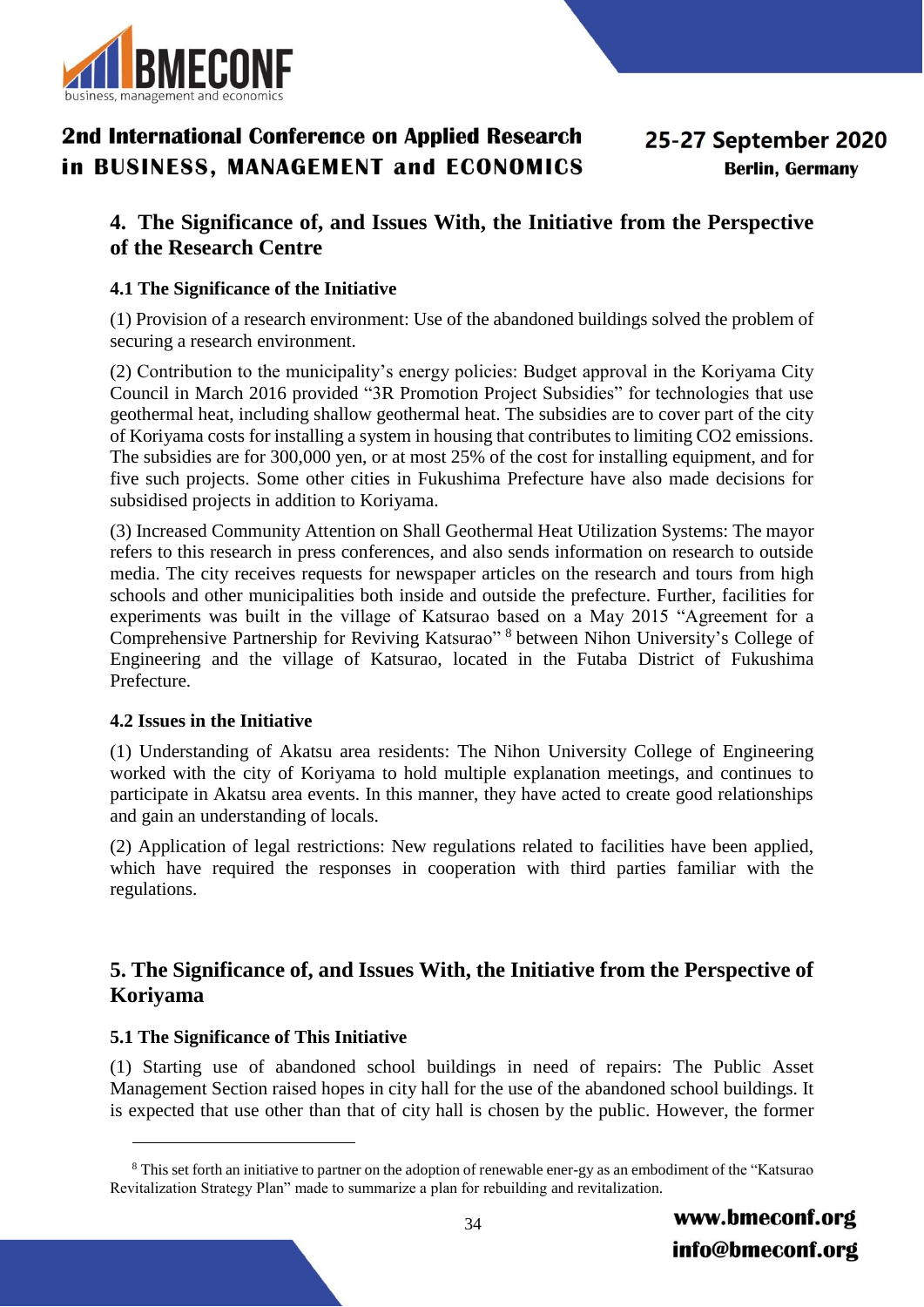

# 25-27 September 2020 **Berlin, Germany**

Akatsu Elementary School was ageing, and thus use with government involvement was not possible <sup>9</sup>.

For this initiative, use of the Akatsu Elementary School was based on the agreement, which enabled repair work on the facilities to move forward. In other words, the abandoned school buildings were chosen through a process of elimination according to the requests of the university, and the ageing that had prevented the use of the buildings was one factor that lowered its importance.

(2) Reflection of research results in related energy projects of Koriyama: Geothermal heat, broadly speaking and including shallow geothermal heat, is currently at the stage of auxiliary use. As technologies for the use of shallow geothermal heat are developed, and adoption becomes anticipated, it is possible that auxiliary projects will be created focusing on shallow geothermal heat.

(3) Potential to contribute to the region through creation and building of industry: The Nihon University Renewable Energy Systems Research Centre is currently the nucleus of technology development, with potential for the technologies to make their way into many businesses and contribute to the development of related industries across regions, including the city of Koriyama. Multiple businesses are participating in the research, making the scope across which the technologies can be adopted very broadly.

### **5.2 Issues with the Initiative**

<u>.</u>

(1) Selection of abandoned buildings for use: While situations of the abandoned school buildings vary, use of an abandoned school building depends on whether they are appropriate for particular research.

(2) Agreement on sharing of costs: Many abandoned school buildings are ageing, and the sharing of costs for building out facilities can be a point of contention.

### **5.3 Discussion and Section Summary**

There is tremendous significance to the use of the abandoned school buildings without the involvement of the city of Koriyama in that use. Ageing is often the reason why abandoned school buildings are not used, but it will become less critical if municipalities decide to allow external organisations to use the schools in advance under the assumption that someone will use them. However, the schools must also meet the conditions set by the university or research centre, making it challenging to avoid costs for further renovations to facilities. But, having an external organisation use the abandoned schools does make it easier to keep the government burden lower.

Regarding the adoption of renewable energy, a project began in advance of the adoption of technologies for using shallow geothermal heat, and this project may come to fruition in the future. Likewise, regarding the building of industry, growth in related industries is expected due to the expansion of technologies. In other words, the city of Koriyama is moving ahead with

<sup>9</sup> However, the university did not feel that the Akatsu Elementary School was especially decrepit when compared with other abandoned school buildings.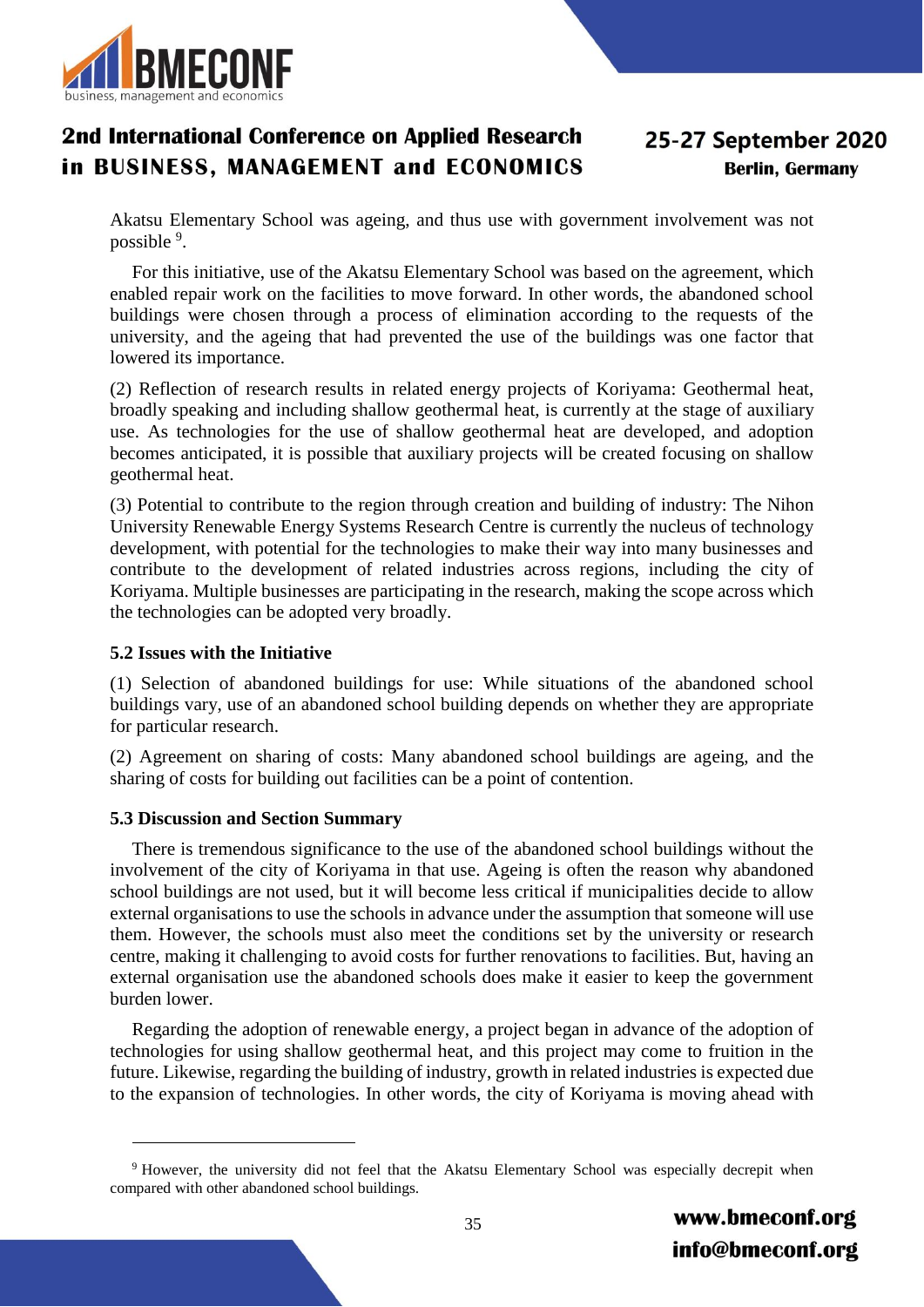

# 25-27 September 2020 **Berlin, Germany**

energy and industrial policies, and not just the use of abandoned school buildings, by supporting the loaning of the buildings. The role played in promoting this initiative by projects and institutions is considerable. At the same time, reducing time spent on discussion points with the university over the current state of the abandoned school buildings and meeting research conditions, or sharing the cost burden, are issues.

## **6. The Significance of, and Issues With, the Initiative from the Perspective of Akatsu Area Residents**

### **6.1 The Significance**

There is significance in the economic ripple effect of the revitalisation of the Akatsu area. The awareness of residents is steadily increasing through the aforementioned local explanation meetings and efforts at local interaction. There may be other initiatives in the area to allow the Akatsu Elementary School to be in continual use, including for purposes other than as a university research centre. Moving forward with the cooperation of many entities, including organisations like the "Subcommittee to Promote Effective Utilization of the Former Elementary School" in the "Konan Regional Overall Promotion Council".

### **6.2 Issues**

The Akatsu Elementary School would return to being an abandoned school if the use of the research facilities were to come to an end. Avoiding this fate depends on whether the school will be used long-term. It is also important for the municipality to move aggressively for the school to be used if there are no proposals or requests for use within the region.

## **7. Conclusion**

### **7.1 Conclusion of This Paper**

### (1) Process

The good relationship between the city of Koriyama and the Nihon University College of Engineering likely aided in the use of the Akatsu Elementary School, though there were many steps in that process. Moreover, because there are many conditions such as research constraints and the condition of the abandoned buildings, it is possibly challenging to find abandoned school buildings that would be appropriate for use as research facilities.

### (2) Significance of, and Issues with, Related Entities

Along with securing research facilities for the university and the research centre, there is significance in finding a means to bring the results of research to society. Moreover, there is significance in the city of Koriyama, finding a way to use the abandoned school. This suggests that partnering with an external organisation such as a university may be an effective way to put abandoned schools to use.

While it is significant that the initiative may result in regional revitalisation, one issue is whether the use of the abandoned school will continue in the long-term.